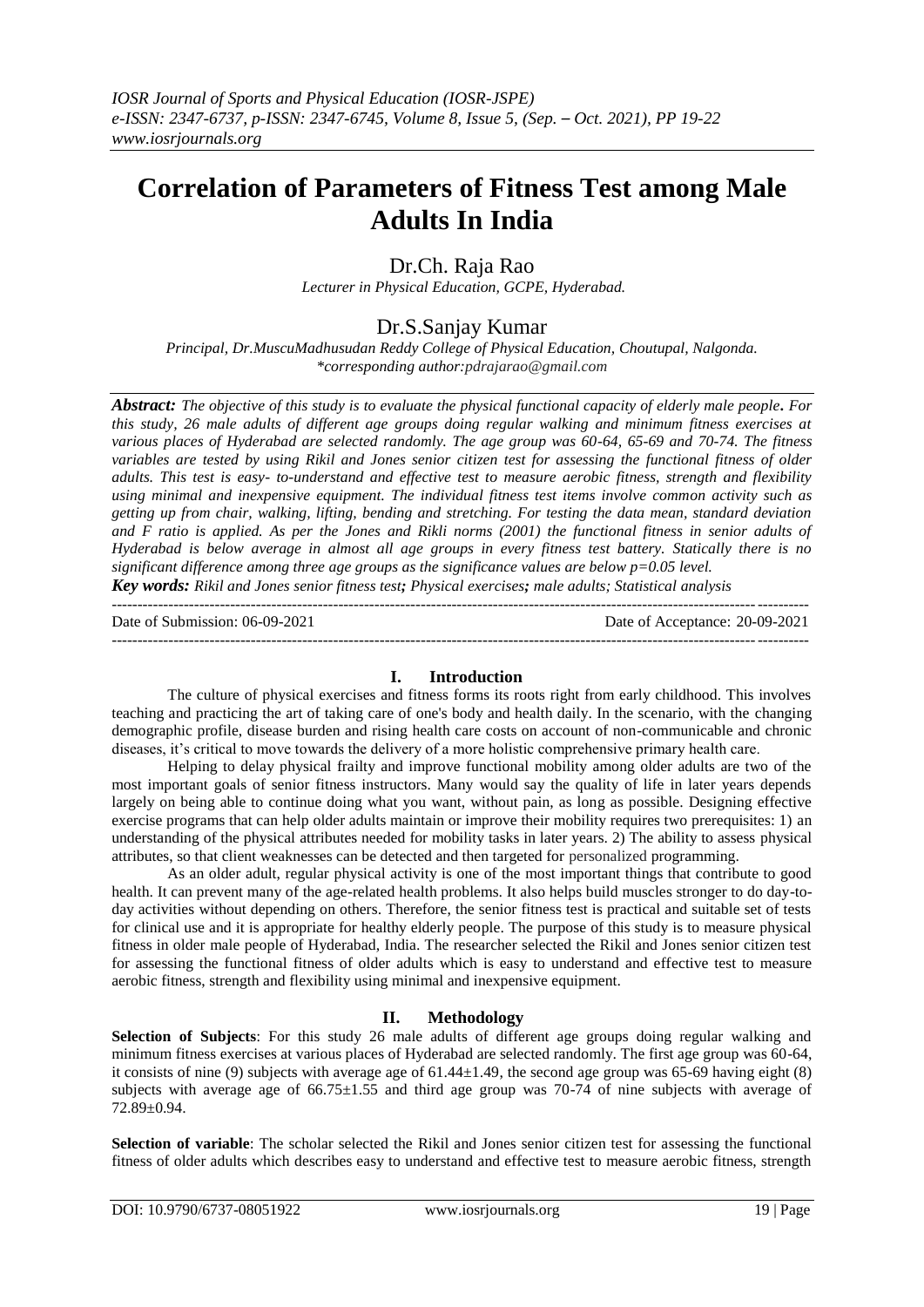and flexibility using minimal and inexpensive equipment.The individual fitness test items involve common activity such as getting up from chair, walking, lifting, bending and stretching.

#### **Criterion measures**:

| Sl.No. | Variable/testing component | <b>Type of test</b>    | Units of measurement     |
|--------|----------------------------|------------------------|--------------------------|
|        | Chair stand test           | Lower body strength    | In centimetres           |
|        | Back scratch test          | Upper body flexibility | In centimetres           |
|        | Chair sit and reach test   | Lower body flexibility | In centimetres           |
|        | 8 foot up and go test      | Agility                | In seconds               |
|        | Arm curl test              | Upper body strength    | Repetition in 30 seconds |
|        | Step test                  | Aerobic Endurance      | Repetitions in 2 minutes |

#### **Research design**:

The researcher collected raw data by administering six tests of Rikil and Jones senior citizen test(2001).The tests were developed to be safe and enjoyable for older adults while still meeting scientific standards for reliability and validity.

# **Administration of tests**

## **1. Chair stand test**

Purpose: To assess lower body flexibility

#### Description

From a sitting position at front of chair, with leg extended and hands reaching toward toes.

Risk zone: Minus (-) 4 inches or more

Score: The number of inches  $(cm)$  (+ or -) between extended fingers and tip of toe.

#### **2. Back scratch test**

Purpose: To assess upper body (shoulder) flexibility

Description: With one hand reaching over the shoulder and one up the middle of the back.

Risk zone: Minus (-) 4 inches or more

Score: The number of inches (cm) between extended middle fingers (+ or -).

#### **3. Chair sit and reach test**

Purpose: To assess lower body flexibility

Description: From a sitting position at front of chair, with leg extended and hands reaching toward toes. Risk zone: Minus (-) 4 inches or more

Score: The number of inches (cm) (+ or -) between extended fingers and tip of toe.

### **4. 8 foot up and go test**

Purpose: To assess agility/dynamic balance

Description: Number of seconds required to get upfrom a seated position,

Risk zone: More than 9 seconds.

Score: Walk 8 feet  $(2.44 \text{ m})$ , turn, and return to seated position.

#### **5. Arm curl test:**

Purpose: To assess upper body strength

Description: Holding a hand weight of 5 lbs (2.27 kg) for women; 8 lbs (3.63 kg) for men.

Risk zone: Less than 11 curl using correct form formen and women.

Score: Number of bicep curls that can be completed in 30 seconds

#### **6. Step test:**

Purpose: Alternate aerobic endurance test

Description: Raising each knee to a point midway between the patella (kneecap)and iliac crest (top hip bone). Score is number of times right knee reaches the required height.

Risk zone: Less than 65 steps for men and women.

Score: Number of full steps completed in 2 minutes.

**Statistical analysis**: For Analysis of data the ANOVA was applied to analyse the differences among the group means. The level of significance was set at .05 levels.

| <b>Twore</b> From Them Turned of Belliot Hunedo Turnedo union <sub>i</sub> , three u <sub>p</sub> e groups. |      |       |          |         |      |                |       |           |
|-------------------------------------------------------------------------------------------------------------|------|-------|----------|---------|------|----------------|-------|-----------|
| Age group                                                                                                   |      | CS    | BS       | CS & R  |      | 8 Foot UP & GO | AC    | <b>ST</b> |
|                                                                                                             |      |       |          |         | 1st  | 2nd            |       |           |
| 60-64                                                                                                       | Mean | 13.78 | $-6.78$  | $-3.33$ | 6.79 | 6.41           | 19.22 | 34.67     |
|                                                                                                             | S.D  | 1.72  | 7.32     | 4.88    | 2.07 | 1.50           | 6.97  | 11.88     |
| 65-69                                                                                                       | Mean | 12.63 | $-10.00$ | $-6.38$ | 6.70 | 6.66           | 16.88 | 33.50     |

**Table No.1** Mean values of senior fitness variables among three age groups.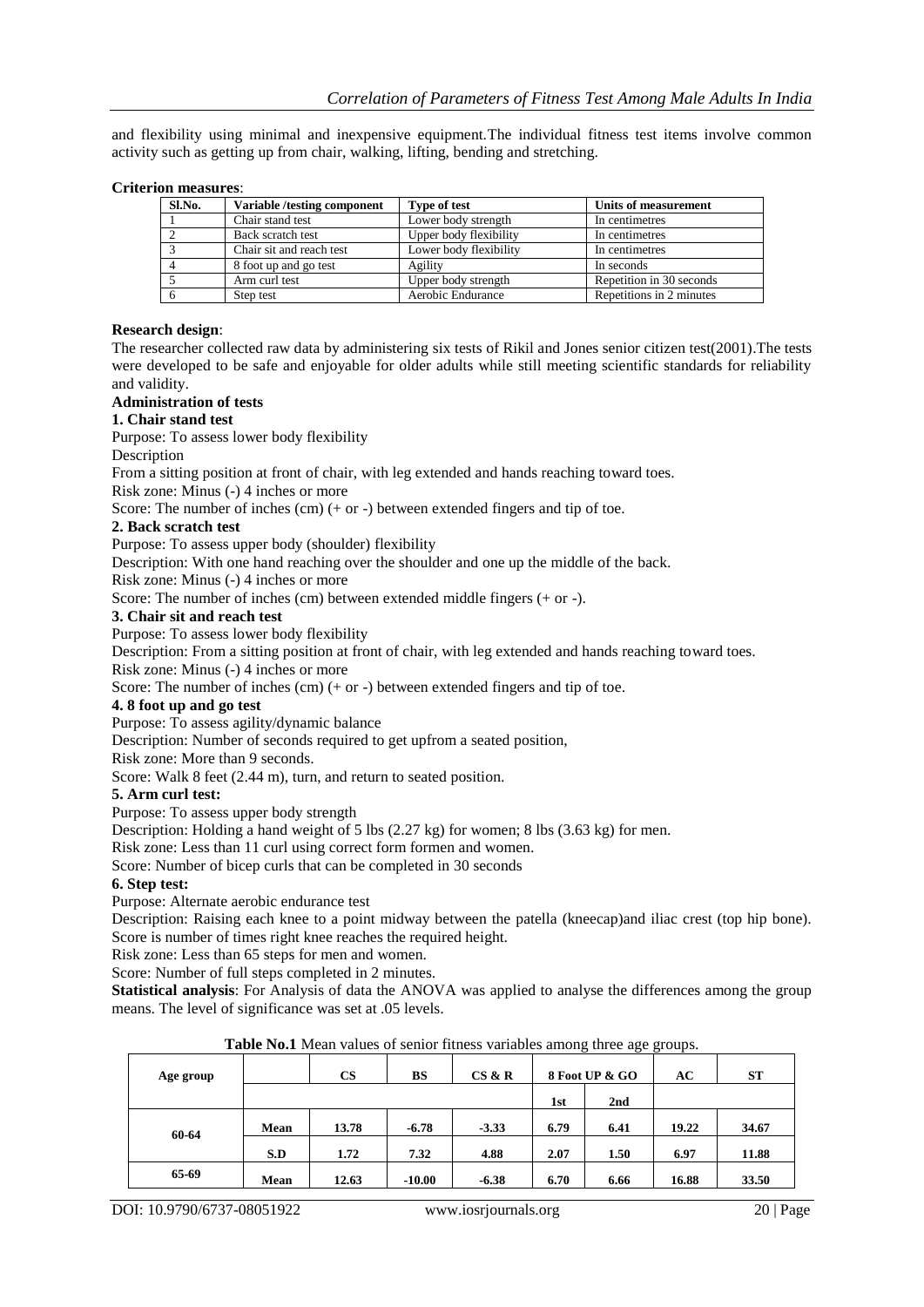|       |                                                                                                               | S.D   | 2.66     | 20.68    | 18.43 | 1.56 | 1.44  | 6.76  | 10.02 |
|-------|---------------------------------------------------------------------------------------------------------------|-------|----------|----------|-------|------|-------|-------|-------|
| 70-74 | Mean                                                                                                          | 13.56 | $-10.11$ | $-16.11$ | 7.64  | 7.49 | 21.00 | 32.56 |       |
|       |                                                                                                               | S.D   | 4.41     | 9.68     | 22.90 | 1.85 | 1.74  | 10.10 | 9.82  |
|       | $^k$ CS- Chair stand test $*R$ S- Rack scratch test $*C$ S&R-Chair sit and reach test $*H$ IP&CO-8 foot un ar |       |          |          |       |      |       |       |       |

#### **\*CS- Chair stand test, \*BS- Back scratch test, \*CS&R-Chair sit and reach test, \*UP&GO-8 foot up and go test, \*AC-Arm curl test, \*ST-Step test.**

Above table shows the adult fitness test means and standard deviation of three age groups. In chair stand test for testing lower body Strength was above average in two age groups i.e, 65-69 and 70-74 as per Jones and Rikli norms(2001)of 12-18 (65-69 age group) and 12-17 (70-74 age group) however in first age group i.e., 60-64 lower body strength was below average than14-19. In back scratch test for testing flexibility for upper body was below average in all age groups as per the norms of Jones and Rikli (-6.5- +00, -7.5- -1.0, -8.0- 1.0) the values of subjects was highly deviated from the mean. In Chair sit and reach test for testing lower body flexibility was below average three age group as per the norms of Jones and Rikli(-2.5- +4, -3.0-+3.0, -3.5-+2.5) the values of the subjects was away from the mean. In 8 foot up and go test for testing agility was below average in three age groups as per the norms of Jones and Rikli (5.6-3.8, 5.7-4.3, and 6.0-4.2) the values of the subjects was near to the mean. In Arm curl test for testing upper body strength was above average in almost all group then norms (16-22, 15-21, 14-21). In Step test for testing alternate aerobic endurance test was below average in all age groups then norms (87-150, 86-116, 80-110).



Above graph shows the mean values of senior fitness variables. The red color bar represents the 60-64 age group and maroon color bar represents 65-69 age group and green color indicates 70-74 age group. In chair stand test (CS) second age group leg body strength was low than rest of groups. In back scratch test (BS) 60-64 age group flexibility was good than rest of age groups. In chair sit-& reach test (CS&R) the 60-64 age group had higher flexibility than other groups. In 8 foot up&go test (UP&GO) typically all age groups had almost same quality of agility. In arm curl test the 70-74 age group had higher upper body strength than other age groups and in 2mintues step foot test the 60-64 age group had higher aerobic endurance than rest of the age groups.

| <b>FITNESS VARIABLES</b>          | F     | <b>Sig</b> |
|-----------------------------------|-------|------------|
| <b>CS CHAIR STAND</b>             | 0.299 | 0.744      |
| <b>BACK STRETH TEST</b>           | 0.3   | 0.744      |
| <b>CHAIR SIT &amp; REACH TEST</b> | 1.467 | 0.251      |
| UP $\&$ GO 1st                    | 0.665 | 0.524      |
| UP $&$ GO 2nd                     | 1.14  | 0.337      |
| <b>BICEP CURL</b>                 | 0.516 | 0.603      |
| <b>STEP TEST</b>                  | 0.089 | 0.915      |

|  | <b>Table-2:</b> Analysis of variance among three groups |
|--|---------------------------------------------------------|
|  |                                                         |

Above table shows the differences among groups on independent variable.The results of each fitness variable statistically not significant at  $p=0.05$  level. Hence the results states that the each functional fitness of older adults had below average in almost all age groups.